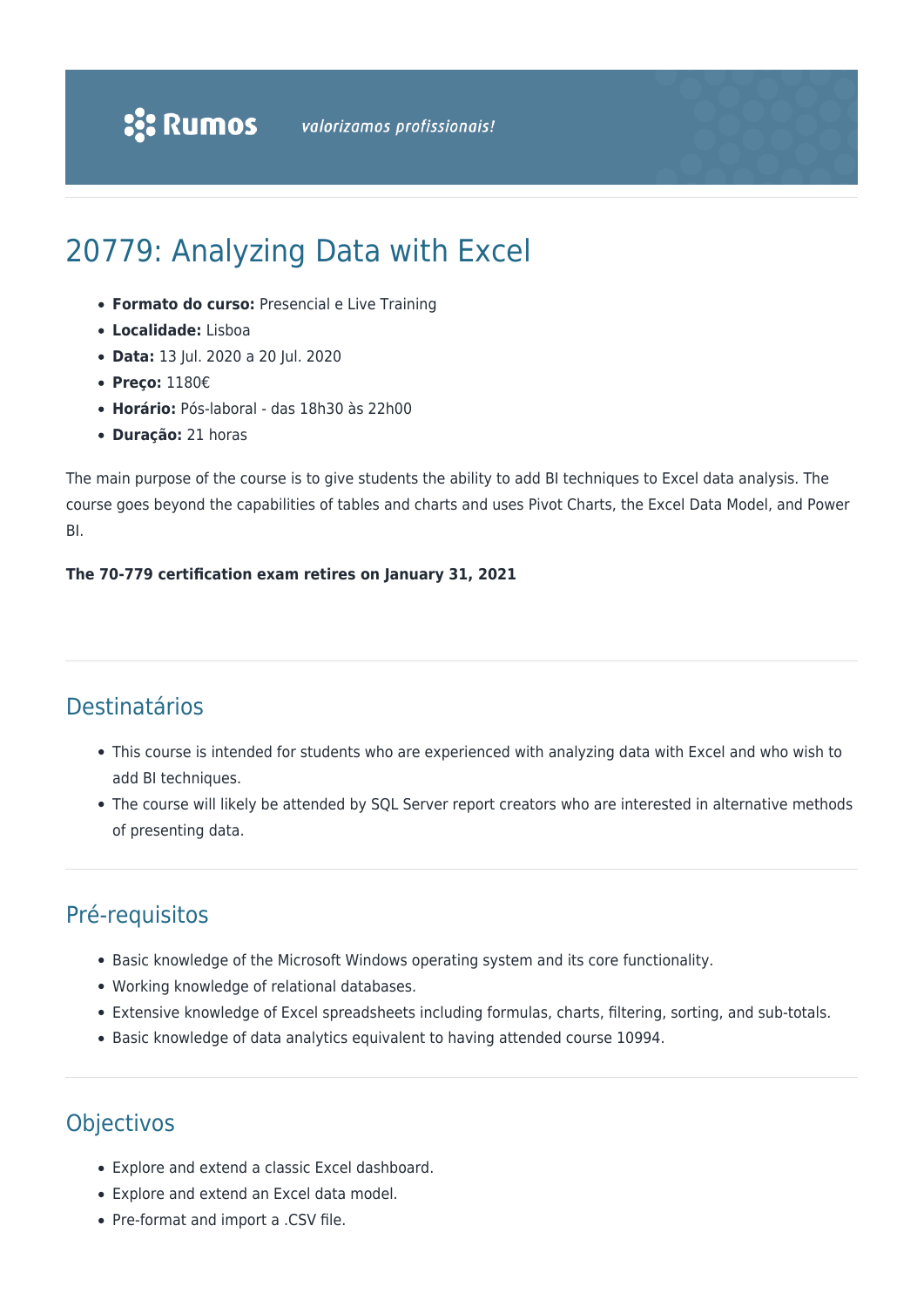- Import data from a SQL Server database
- Import data from a report.
- Create measures using advanced DAX functions.
- Create data visualizations in Excel.
- Create a Power BI dashboard with Excel.

# Programa

#### **Data Analysis in Excel**

- Classic Data Analysis with Excel
- Excel Pivot Tables
- Limitations of Classic Data Analysis
- Lab : Building a Classic Excel Dashboard
- Formatting Data
- Building a Pivot Table
- Adding pivot charts and a slicer

#### **The Excel Data Model**

- Using an Excel Data Model
- DAX
- Lab : Explore an Excel Data Model
- Create Calculated Columns
- Format Data Model Data
- Create Measures
- Analyze the Data

#### **Importing Data from Files**

- Importing Data into Excel
- Shaping and Transforming Data
- Loading Data
- Lab : Importing Data from a CSV File
- Import and Transform Data from a CSV File
- Add Data from a Folder

#### **Importing Data from Databases**

- Available Data Sources
- Previewing, Shaping, and Transforming Data
- Table Relationships and Hierarchies
- Loading Data
- Lab : Import Data from Multiple Sources
- Import Data from SQL Server
- Import Data from a CSV File